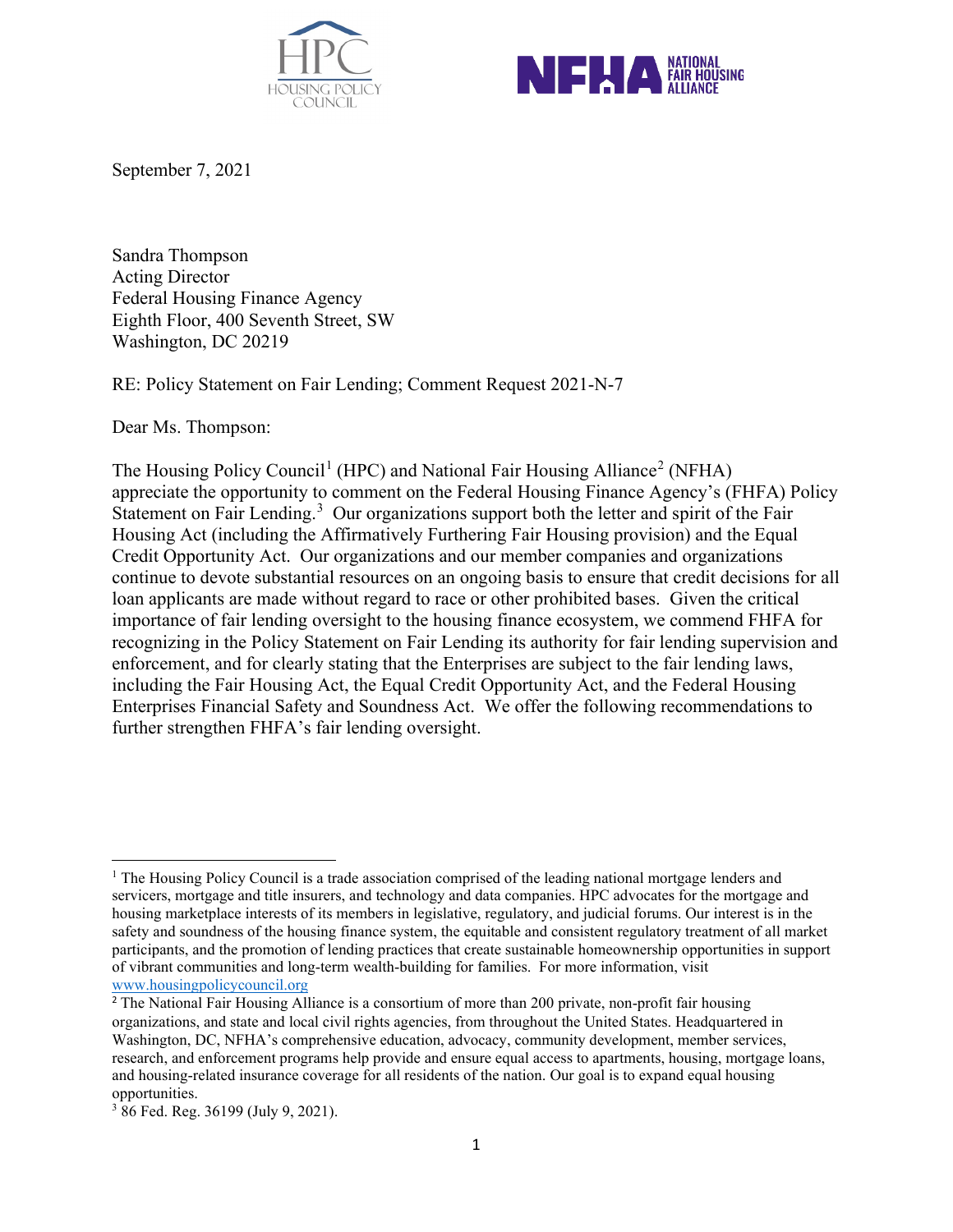#### **Specific Comments and Recommendations**

## *FHFA Should Provide More Transparency about Enterprise Loans Made to Protected Classes to Address Bias in the Homebuying Process*

One of the simplest and most significant actions that FHFA can undertake immediately to address bias in the homebuying process, is provide more demographic data on the race and ethnicity of borrowers in its reports to Congress. FHFA already compiles and/or composes large amounts of information for Congress as part of the Annual Housing Report and the Annual Report to Congress. However, neither of these reports currently provides important details about the racial composition of the Enterprise product lines.

Without this type of granular view into the dispersion of GSE products across racial and protected class groups, stakeholders cannot determine what is and is not working to serve these constituencies. Market participants are left only to look at whatever aggregate numbers are reported by the Enterprises in their Annual Housing and Activities Report, which may not always align with each company's unique reporting on support for lending to protected classes. FHFA as conservator and regulator should provide easily accessible and comparable data for each Enterprise, along each of their major product lines, the HomePossible and Homeready products, and the overall single-family book of business. Such reports also should provide trended data so that stakeholders can assess whether progress is being made relative to the overall book of business of each Enterprise. The reports should include FHFA's assessment of whether the Enterprises are taking sufficient action to address the racial homeownership gap, much the same as the recent Annual Report to Congress did in the Diversity and Inclusion section of the 2020 report.

Along with enhancing the reports to Congress, we would also encourage FHFA to establish a dedicated website for the Office of Fair Lending Oversight, which should include this critical data along with data visualizations that display this information in easily accessible formats. This low-cost/low-burden action could ensure that all stakeholders have ready access to information updated on a quarterly or monthly basis.

## *FHFA Should Engage in Public Fair Lending Enforcement Actions against the Enterprises, when Appropriate*

We recommend that FHFA engage in public fair lending enforcement actions against the Enterprises, consistent with its use of public enforcement actions in cases of safety and soundness violations. Although public enforcement actions can consume additional resources, they also enhance transparency, credibility, and effectiveness. When making a public enforcement action, it is also critical to include what, if any, restitution is required for violating fair lending laws.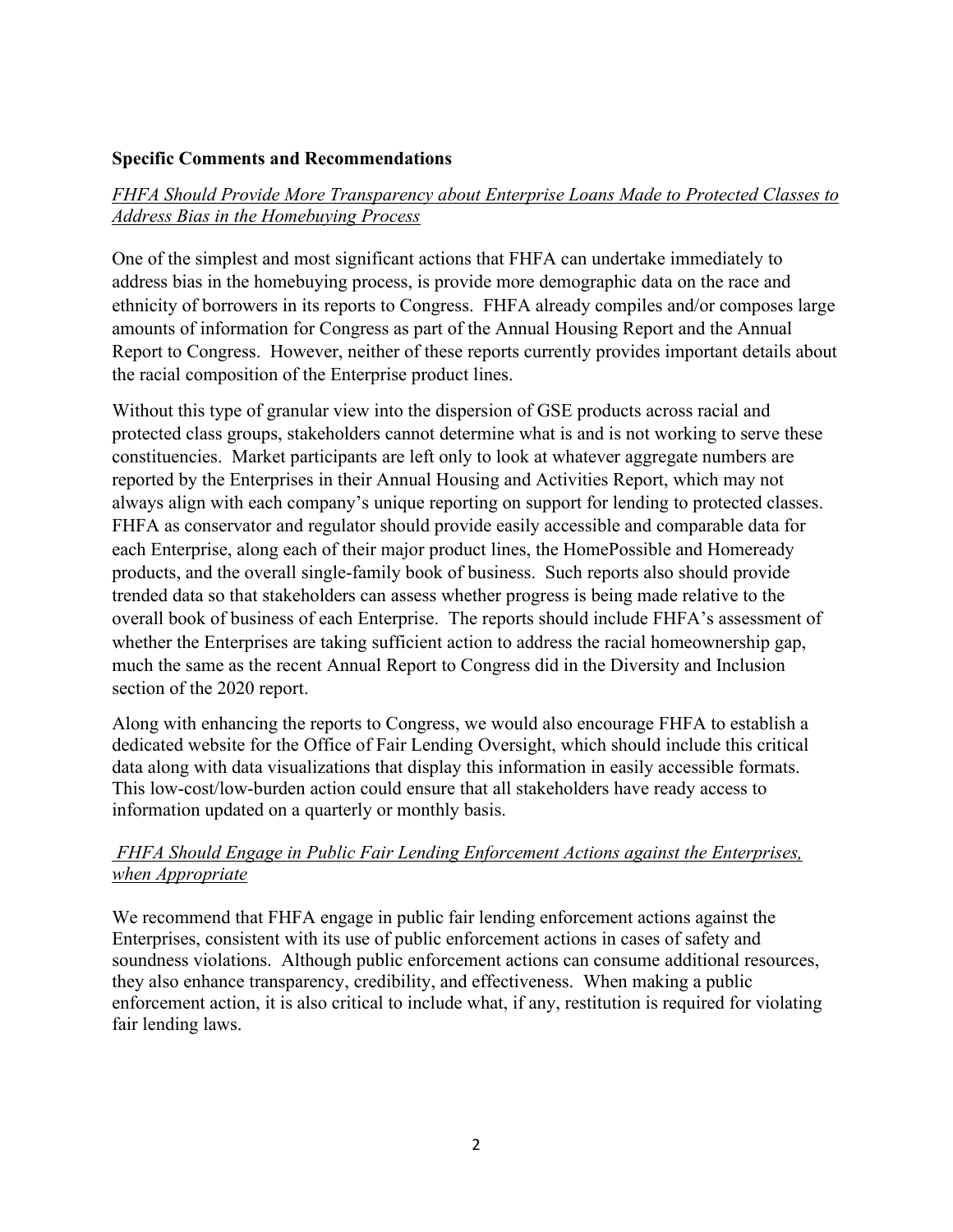# *FHFA Should Demonstrate Leadership in Efforts to Address Possible Appraisal Bias*

On June 1, 2021, President Biden announced that he was tasking an interagency group of leaders, including FHFA, to "root out discrimination in the appraisal and homebuying process."<sup>[4](#page-2-0)</sup> HPC and NFHA believe that an essential first step to better understand and address any appraisal bias is data transparency and evidence-based analysis. To that end, the single most effective action that FHFA could undertake to address potential appraisal bias would be for FHFA to utilize and share the wealth of GSE property data from the Uniform Appraisal Dataset (UAD).

Further, given the FHFA's access to authoritative government data sets, including the National Mortgage Database (NMDB), Home Mortgage Disclosure Act (HMDA) data, as well as the GSE Uniform Appraisal Dataset (UAD), we recommend that FHFA and the GSEs perform and engage other stakeholders in analysis that will inform and advance the discourse on this critically important topic. Such research should focus on answering key questions such as:

- What are the key data elements that should be used to identify and benchmark the presence of appraisal bias?
- Controlling for socio-economic variables, does the data indicate that there are any particular property or neighborhood characteristics that are more likely to be correlated with appraisal bias? Are there other factors that could help in the identification of potential bias? Which socio-economic variables and other variables are important controls in such analysis?
- Is the measurement of appraisal bias more prevalent on purchase or refinance transactions? If present, is bias more significant in terms of value differentials on purchase or refinance transactions?
- Are there regional differences in the frequency of valuation disparity that may indicate bias in the appraisal process? Are there any observable rural/urban differences?
- Is appraisal bias more or less likely to occur in low-income or high-income census tracts? Communities of color, white communities, or racially-mixed communities?
- Is racial bias in the appraisal process detectable in automated valuation models?
- Are there any differences in the value of homes in minority census tracts that are owned by white homeowners and rented, compared to borrowers of color who use the home as a primary residence?
- Are there differences in the value of homes that are paid for with cash (where no appraisal is required), versus homes where a mortgage requires an appraisal, versus homes that receive an appraisal waiver?
- If present, what is the estimated financial cost of racial bias in appraisals? Does it vary by property or neighborhood characteristics?

To effectively answer the questions posed above as well as other relevant questions, HPC and NFHA recommend that FHFA make these subjects a research priority for both the GSEs and

<span id="page-2-0"></span><sup>4</sup> Fact Sheet: Biden-Harris Administration Announces New Actions to Build Black Wealth and Narrow the Racial Wealth Gap (June 1, 2021).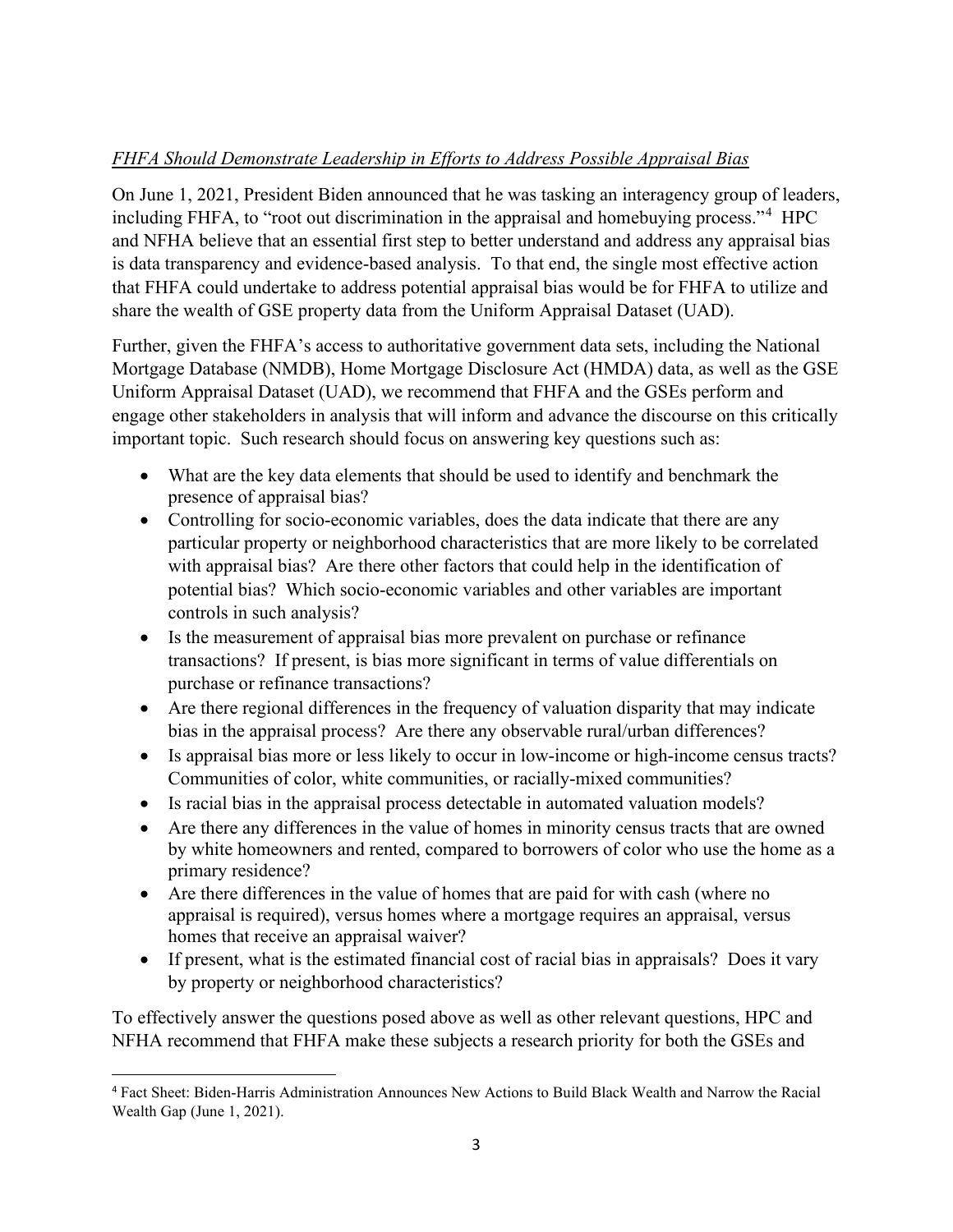FHFA's Division of Research and Statistics, in close coordination with the Office of Fair Lending Oversight. Engaging external analysts with expertise on these topics would further enhance our collective understanding and the robustness of conclusions drawn from such research. It is our hope that this research will directly lead to enhancements in the valuation process and eliminate any vestiges of bias.

Additionally, to bolster this research, HPC and NFHA call on FHFA to dedicate the necessary resources for the development of a strategy for public release of appropriate elements of the extensive property valuation dataset that is now maintained by the Enterprises.<sup>[5](#page-3-0)</sup> Since the  $2010$ launch of the Uniform Mortgage Data Program (UMDP), which included the Uniform Collateral Data Portal (UCDP), industry stakeholders have served as critical business partners supporting the success of this work. The accumulation of such a vast amount of data on properties across the United States– data that is verified by repeat sales and that provides insight on changes in the characteristics or condition of properties over time– is extremely valuable for a number of purposes. In relation to the Fair Lending Policy Statement, such information could shed light on whether any aspect of the appraisal process or other factors may produce valuation disparities and/or contribute to intentional or unintentional discrimination against borrowers of color.

We also encourage FHFA to coordinate with FHA and VA, where practical. Including appraisals on properties financed with FHA and VA mortgages would greatly enrich the dataset and lead to more relevant policy conclusions.

HPC and NFHA believe, therefore, that FHFA should initiate a plan for broad public release of this data to housing finance market participants – including, but not limited to, appraisers and appraisal management companies, lenders and servicers, mortgage and title insurance companies, investors and rating agencies, civil rights and advocacy groups, and data analytics providers. And, of course, this information would be of value to academics and researchers. The data has the potential not only to enhance transparency and risk management practices, but also to allow industry partners to more effectively evaluate whether their appraisals include identifiable sources of bias. Currently, the analytic capabilities of various types of industry stakeholders are considerable but limited by the quantity and scope of the data available to them. By undertaking this critical project, FHFA has the distinct opportunity to contribute to a housing finance ecosystem that has collateral models that are more reliable, predictable, and equitable. It may also lead to improvements in the data reported and utilized by appraisers themselves, making appraisals more accurate and thereby reducing credit risk for lenders and borrowers alike.

#### **Conclusion**

Overall, HPC and NFHA ask FHFA to use the tools available to the agency today to contribute to understanding and addressing racial homeownership gaps. To achieve much-needed progress, this critical, long-standing challenge can only be assessed with information that provides ongoing assessment on a regularized basis. The steps highlighted here can be initiated

<span id="page-3-0"></span><sup>&</sup>lt;sup>5</sup> See [joint letter](https://fbb0ab68-1668-4db6-9365-051035190b71.filesusr.com/ugd/d315af_ee08047681fb44d18a9d17631cfe2354.pdf) from HPC-MBA-ABA dated 2/25/21; HP[C Letter](https://fbb0ab68-1668-4db6-9365-051035190b71.filesusr.com/ugd/d315af_de45ebe0b6734389a7d9975ae618d358.pdf) on Request for Information on Appraisal-Related Policies, Practices, and Processes dated 2/25/21; and HP[C Letter](https://fbb0ab68-1668-4db6-9365-051035190b71.filesusr.com/ugd/d315af_c5fb504911904b40b1a6021eac0bec6d.pdf) to FHFA on COVID-Related Flexibilities dated 6/14/21.